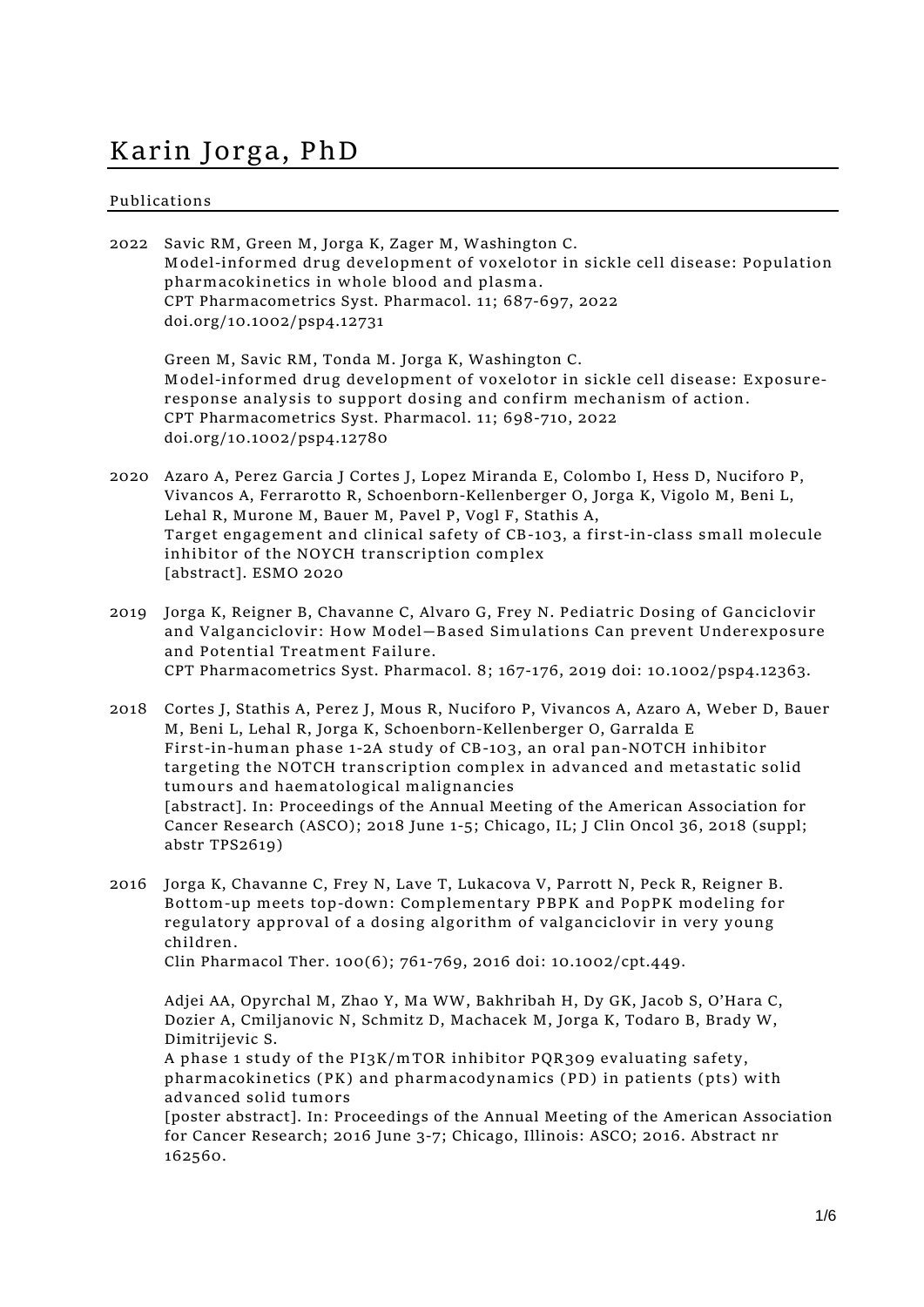2016 Machacek M, Renaud L, Dimitrijevic S, Schmitz D Ivanova E, Jorga K. **Population Pharmacokinetics of PQR309, a Dual PI3K/mTor Inhibitor in AdultPatients with Advanced Solid Tumors** [abstract]. In: Proceedings of the Annual Meeting of the American Association for Cancer Research; 2016 June 3-7; Chicago, Illinois: ASCO; 2016. Abstract nr 165932.

Jorga K, Schmitz D, Cmiljanovic N, Fabbro D, Dimitrijevic S. **Exploring intermittent dosing schedules for the Pan PI3K/mTor inhibitor PQR309**

[abstract]. In: Proceedings of the Annual Meeting of the American Association for Cancer Research; 2016 Apr 16-20; New Orleans, Louisiana: AACR; 2016. Abstract nr 378.

Jorga K, Huehn E, Fraczkiewicz G, Schmitz D, Fabbro D, Dimitrijevic S. **Concomitant administration of acid reducing agents can impact the pharmacokinetics of the balanced pan-PI3K and mTOR inhibitor PQR309** [abstract]. In: Proceedings of the Annual Meeting of the American Society of Clinical Oncology; 2016 Apr 16-20; New Orleans, Louisiana: AACR; 2016. Abstract nr 382.

- 2012 Bai S, Jorga K, Xin Y, Jin D, Zheng Y, Damico-Beyer L, Gupta M, Tang M, Allison D, Lu D, Zhang Y, Joshi A and Dresser M **A Guide to Rational Dosing of Monoclonal Antibodies** Clin Pharmacokinet 51 (2): 119-135, 2012
- 2011 Graham R, Lum B, Morrison G, Chang I, Jorga K, Dean B, Shin YG, Yue Q, Mulder T, Malhi V, Xie M, Low JA, Hop CE. **A single dose mass balance study of the hedgehog pathway inhibitor vismodegip (GDC-0449) in humans using accelerator mass spectrometry.** Dru Metab Dispos, 39(8); 1460-7, 2011

Graham R, Lum B, Cheeti S, Jin J, Jorga K, Von Hoff D, Rudin CM, Reddy J, LowJ, Lo Russo PM. **Pharmacokinetics of hedgehog pathway inhibitor GDC-0449 in patients with locally-advanced or metastatic solid tumors: the role of alpha-1-acid glycoprotein binding**

Clinical Cancer Research, 17; 2512-2520, 2011

- 2010 Snoeck E, Chanu P, Laveille M, Jaqmin P, Jonsson EN, Jorga K, Goggin T, Grippo J, Jumbe NL, Frey N. **A Comprehensive Hepatitis C Viral Kinetic Model Explaining Cure** Clin Pharmacol Ther, 87(6); 706-7013, 2010
- 2009 Claret L, Girard P, Hoff P, Van Cutsem E, Zuideveld K, Jorga K, Fagerberg J, Bruno R. **Model-Based Prediction of Phase III Overall Survival in Colorectal Cancer on the Basis of Phase II Tumor Dynamics** Journal of Clinical Oncology 27; 4103-4108, 2009

2008 Snoeck E, Hadziyannis S, Puoti C, Swain M, Berg T, Marcellin P, Zarski JP, Jorga K, Zeuszem S **Predicting efficacy and safety outcomes in patients with hepatitis C virus genotype 1 and persistently 'normal' alanine aminotransferase levels treated with peginterferon alfa-2a (40KD) plus ribavirin** Liver International, 28(1); 61-71, 2008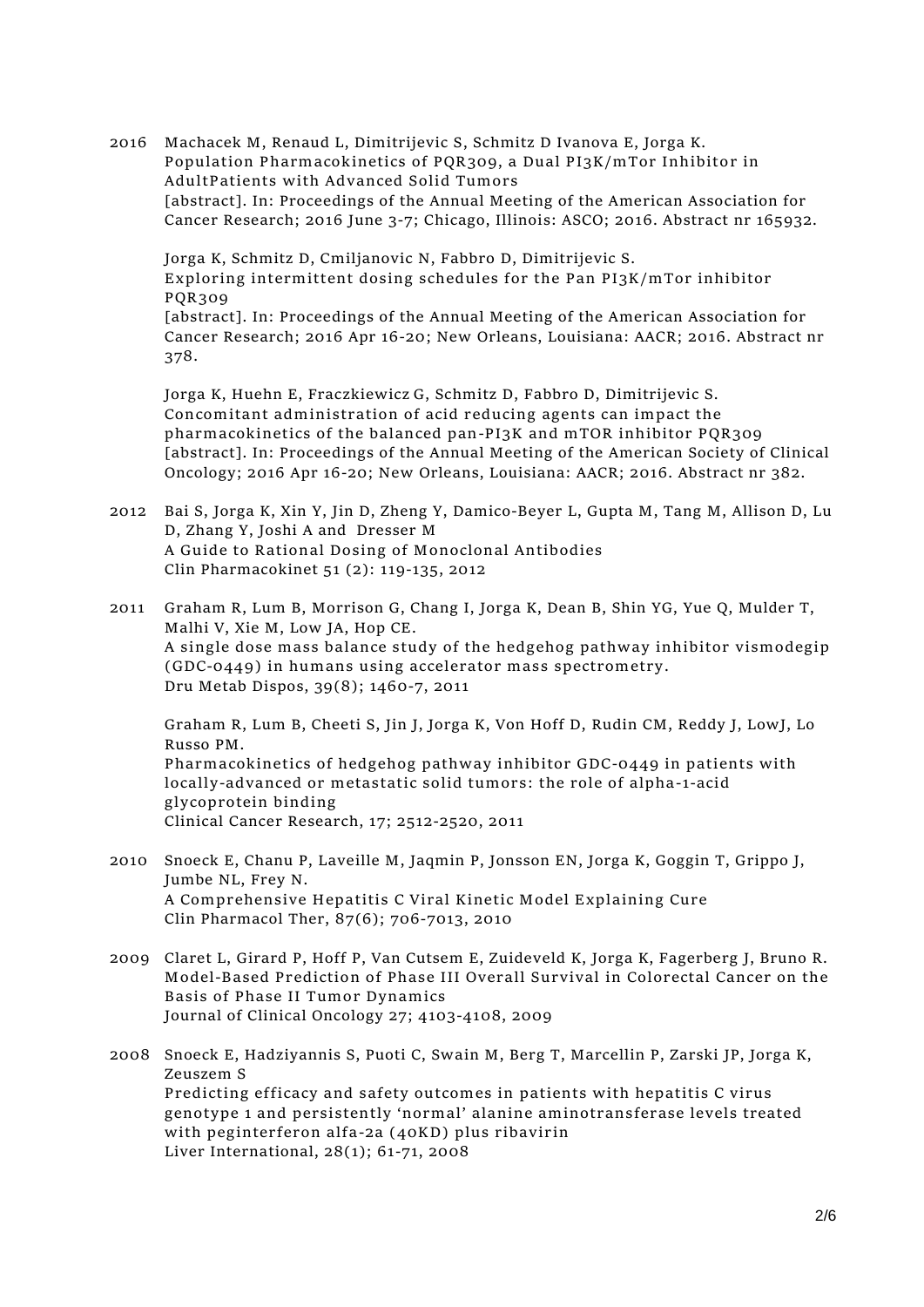2007 Jauslin P. Silber H, Frey N, Gieschke R, Simonsson U, Jorga K, Karsson M. **An Integrated Glucose-Insulin Model to Describe Oral Glucose Tolerance Test Data in Type 2 Diabetics** The Journal of Clinical Pharmacology, 47, 1244-1255, 2007

Cosson V, Jorga K, Fuseau E **Modelling of Metabolite Pharmacokinetics in a Large Pharmacokinetic Data Set: An Application** In "Pharmacometrics. The Science of Quantitative Pharmacology. Ette EI, Williams PJ (eds), John Wiley & Sons, Hoboken, New Jersey, 2007

2006 Wade J, Snoeck E, Duff F, Lamb M, Jorga K. **Pharmacokinetics of ribavirin in patients with hepatitis C virus** British Journal of Clinical Pharmacology, 62, 710-714, 2006

Snoeck E, Wade J, Duff F, Lamb M, Jorga K. **Predicting sustained virological response and anaemia in chronic hepatitis C patients treated with peginterferon alfa-2a (40KD) plus ribavirin** British Journal of Clinical Pharmacology, 62, 699-709, 2006

Jones HM, Parrott N, Jorga K, Lavé T. **A novel strategy for physiologically based predictions of human pharmacokinetics.** Clinical Pharmacokinetics, 45(5), 511-542, 2006

Gueorguieva I, Aarons L, Ogungbenro K, Jorga K, Rodgers T, Rowland M. **Optimal Design of Multivariate Response Pharmacokinetic Models** Journal of Pharmacokinetics and Pharmacodynamics, 33(2), 97-124, 2006

2002 Coleman MD, Hadley S, Perris AD, Jorga K, Seydel JK **Studies on the toxicity and efficacy of some ester analogues of dapsone in vitro using rat and human tissues** Environment Toxicology and Pharmacology 12, 7-13, 2002

Grub S, Schwarzwald H, Kline M, Jorga K **Pharmacokinetics of saquinavir in children during long-term treatment of HIV infection** The Pediatrics Infectious Disease Journal 21, 712-713, 2002

Coleman MD, Hadley S, Perris AD, Jorga K, Seydel JK **Studies on the toxicity and efficacy of some ester analogues of dapsone in vitro using rat and human tissues** Environ Toxicol Pharmacol 12(1), 7-13, 2002

Grub S, DeLora P, Lüdin E, Duff F, Fletscher C, Brundage R, Kline M, Calles N, Schwarzwald H, Jorga K **Pharmacokinetics and pharmacodynamics of saquinavir in pediatric patients with human immunodeficiency virus infection** Clin Pharmacol Ther 71, 122-130, 2002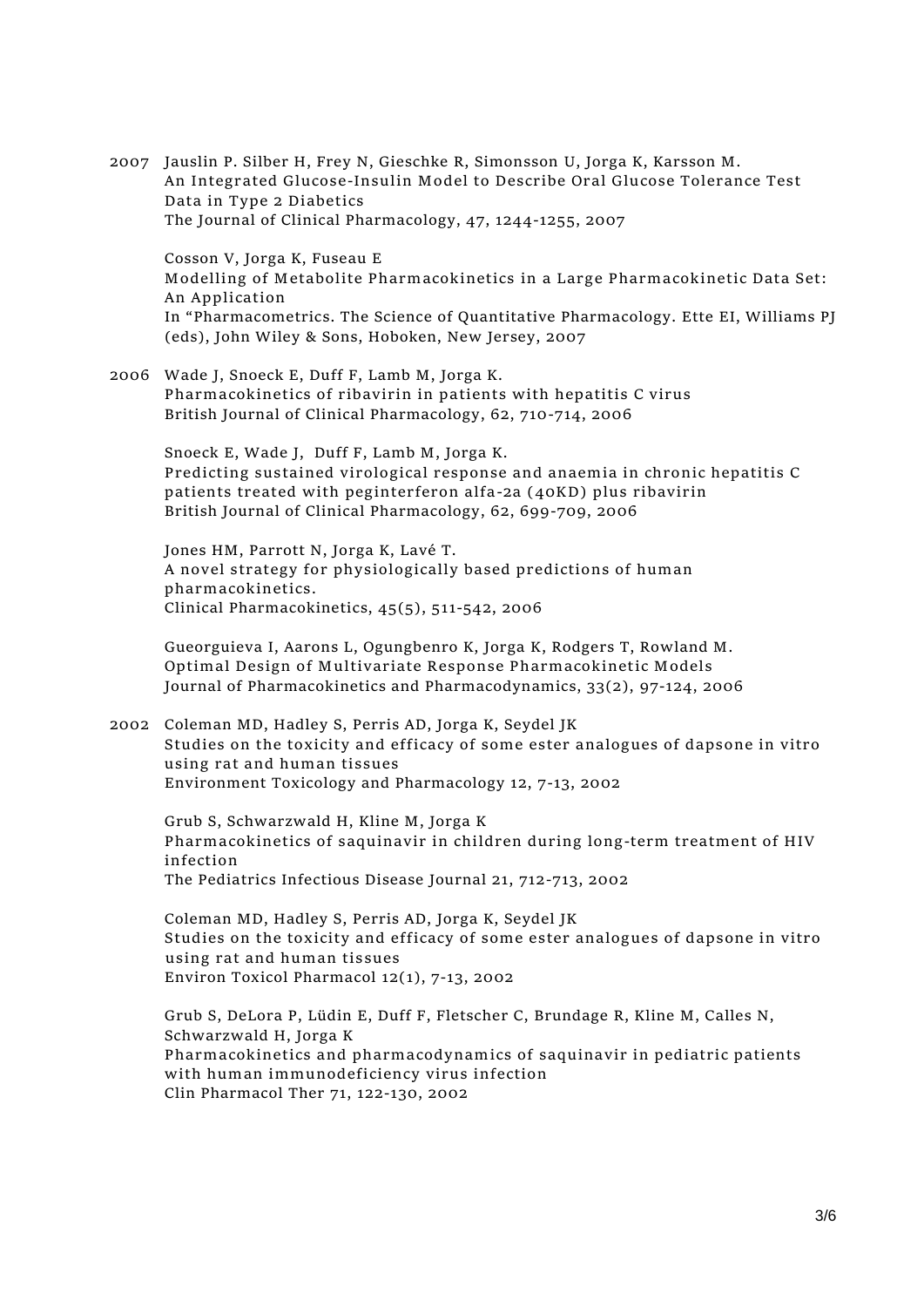- 2002 Ceravolo R, Piccini P, Bailey DL, Jorga KM, Bryson H, Brooks DJ **18F-dopa PET evidence that tolcapone acts as a central COMT inhibitor in Parkinson's disease.** Synapse 43, 201-207, 2002
- 2001 Buss N, Snell P, Bock J, Steimer JL, Hsu A, Jorga K **Saquinavir pharmacokinetics following combined ritonavir and saquinavir (soft gelatin capsules) anti-retroviral therapy** British Journal of Clinical Pharmacology 52, 255-264, 2001

Kline M, Brundage R, Fletcher C, Schwarzwald H, Calles N, Buss N, Snell P, DeLora P, Eason M, Jorga K, Craig C, Duff F **Combination therapy with saquinavir soft gelatin capsules in children with human immunodeficiency virus infection**. Pediatr Infect Dis J 20, 666-71, 2001

Grub S, Bryson H, Goggin T, Lüdin E, Jorga K **The interaction of saquinavir (soft gelatin capsules) with ketoconazole, erythromycin and rifampicin: comparison of the effect in healthy volunteers and HIV-infected patients** Eur J Clin Pharmacol 57, 115-121, 2001

2000 Jorga KM and van Brummelen P **Drug Development: Experiences with the COMT-Inhibitor Tolcapone for the Treatment of Parkinson's Disease** MEDCHEM NEWS (Japanese), 10 (3), 2000

Jorga KM, Fotteler B, Modi M, Rabbia M **Effect of tolcapone on the hemodynamic effects and tolerability of desipramine** European Neurology, 44, 94-103, 2000.

Jorga K, Banken L, Fotteler B, Snell P, Steimer JL **Population pharmacokinetics of levodopa in parkinsonian patients treated with tolcapone** Clinical Pharmacology and Therapeutics, 67, 610-620, 2000.

Jorga KM, Fotteler B, Gasser R, Banken L **Lack of interaction between tolcapone and tolbutamide in healthy volunteers** Journal of Clinical Pharmacology, 40, 544-551, 2000

Jorga KM, Davis TL, Kurth MC, Saint-Hilaire MH, LeWitt PA, Fotteler B, Zürcher G, Rabbia M. **Clinical, pharmacokinetic and pharmacodynamic effects of tolcapone withdrawal in levodopa-treated parkinsonian patients** Clinical Neuropharmacology, 23, 98-105, 2000

Jorga K, Fotteler B, Banken L, Snell P, Steimer JL **Population pharmacokinetics of tolcapone in parkinsonian patients in dose finding studies** British Journal of Clinical Pharmacology, 49, 39-48, 2000.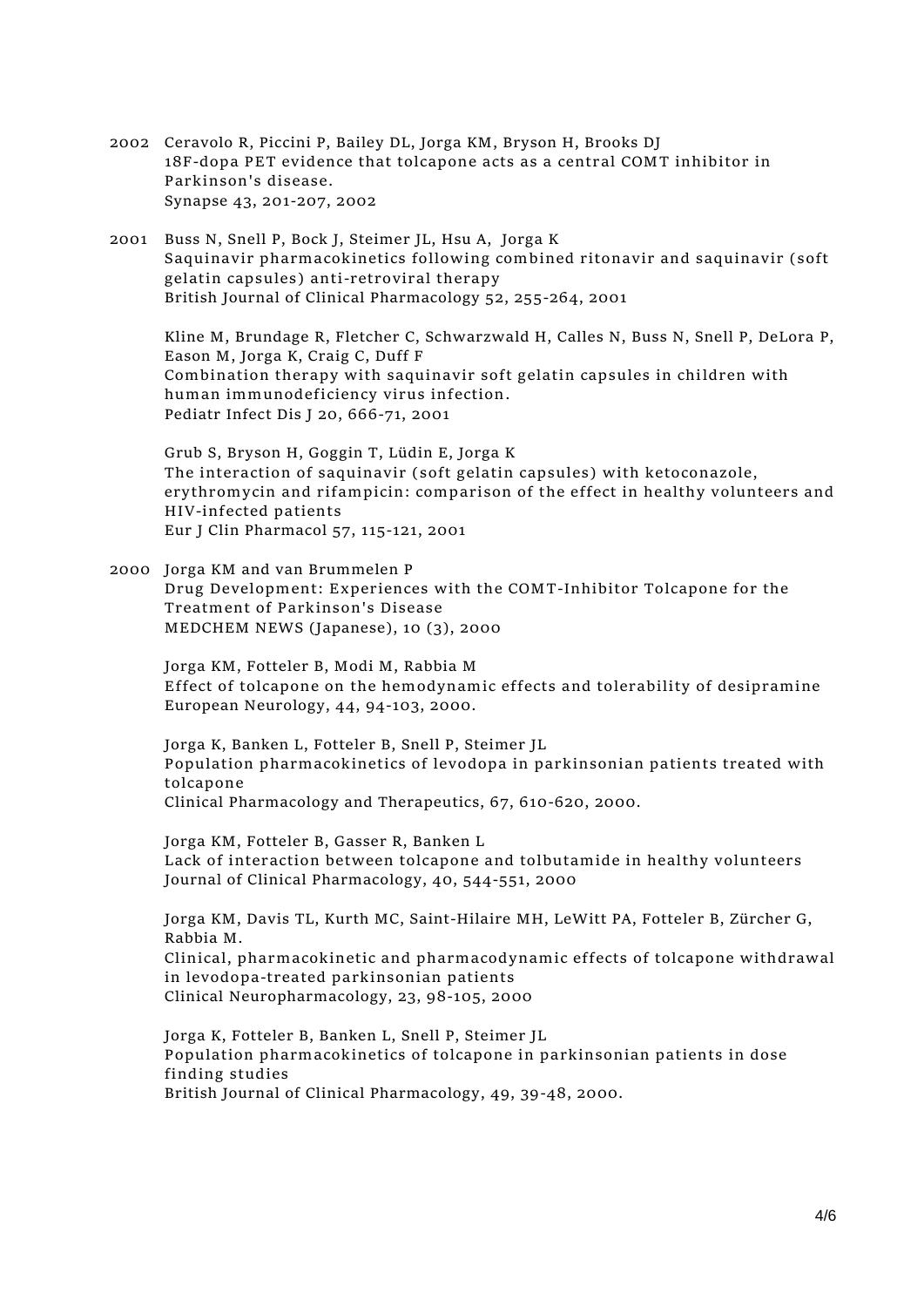1999 Schneider E and Jorga K

**L-DOPA**

In "Neuro-Psychopharmaka", Bd. 5, 2. Aufl. Riederer P./Laux G./ Pöldinger (Hrsg.), Springer-Verlag, Wien, 1999

Jorga KM, Fotteler B, Heizmann P, Gasser R **Metabolism and excretion of tolcapone, a novel inhibitor of catechol-Omethyltransferase** British Journal of Clinical Pharmacology, 48, 513-520, 1999.

Jorga KM and Nicholl DJ

**COMT inhibition with tolcapone does not affect carbidopa pharmacokinetics in parkinsonian patients on levodopa/carbidopa (Sinemet)** British Journal of Clinical Pharmacology, 48, 449-452, 1999.

Jorga K.

**L-DOPA Pharmakokinetik unter COMT-Hemmung.** In: Pharmakotherapie der Parkinson-Krankheit. Oertel WH (Ed.). Roche Editiones, Basel, 31-42, 1999.

Gasser UE, Jorga K, Crevoisier C, Hovens SEL, van Giersbergen PLM **COMT inhibition by tolcapone further improves levodopa pharmacokinetics when combined with a dual-release formulation of levodopa/benserazide** Eur. Neurol. 41, 206-211, 1999

Jorga KM, Larsen JP, Beiske A, Schleimer M, Fotteler B, Schmitt M, Moe B. **The effect of tolcapone on the pharmacokinetics of benserazide** European Journal of Neurology, 6, 211-219, 1999

1998 Jorga KM, Fotteler B, Heizmann P, Zürcher G. **Pharmacokinetics and pharmacodynamics after oral and intravenous administration of tolcapone, a novel adjunct to Parkinson's disease therapy** European Journal of Clinical Pharmacology, 54, 443-447, 1998 Jorga KM, Kroodsma JM, Fotteler B, Heizmann P, Meyer J, Rasch MC, van Hattum J. **The effect of liver impairment on the pharmacokinetics of tolcapone and its metabolites**

Clinical Pharmacology and Therapeutics, 63, 646-54, 1998

Jorga K, Fotteler B, Sedek G, Nielsen T, Aitken JW. **The effect of tolcapone on levodopa pharmacokinetics is independent of levodopa/carbidopa formulation** Journal of Neurology, 245, 223-230, 1998.

Jorga KM. **Pharmacokinetics, pharmacodynamics, and tolerability of tolcapone: a review of early studies in volunteers.** Neurology, 50 (Suppl 5), S29-S36, 1998

Jorga KM. **COMT Inhibitors: Pharmacokinetic and Pharmacodynamic Comparisons.** Clin. Neuropharmacol. 21 (Suppl. 1), S9-S16, 1998.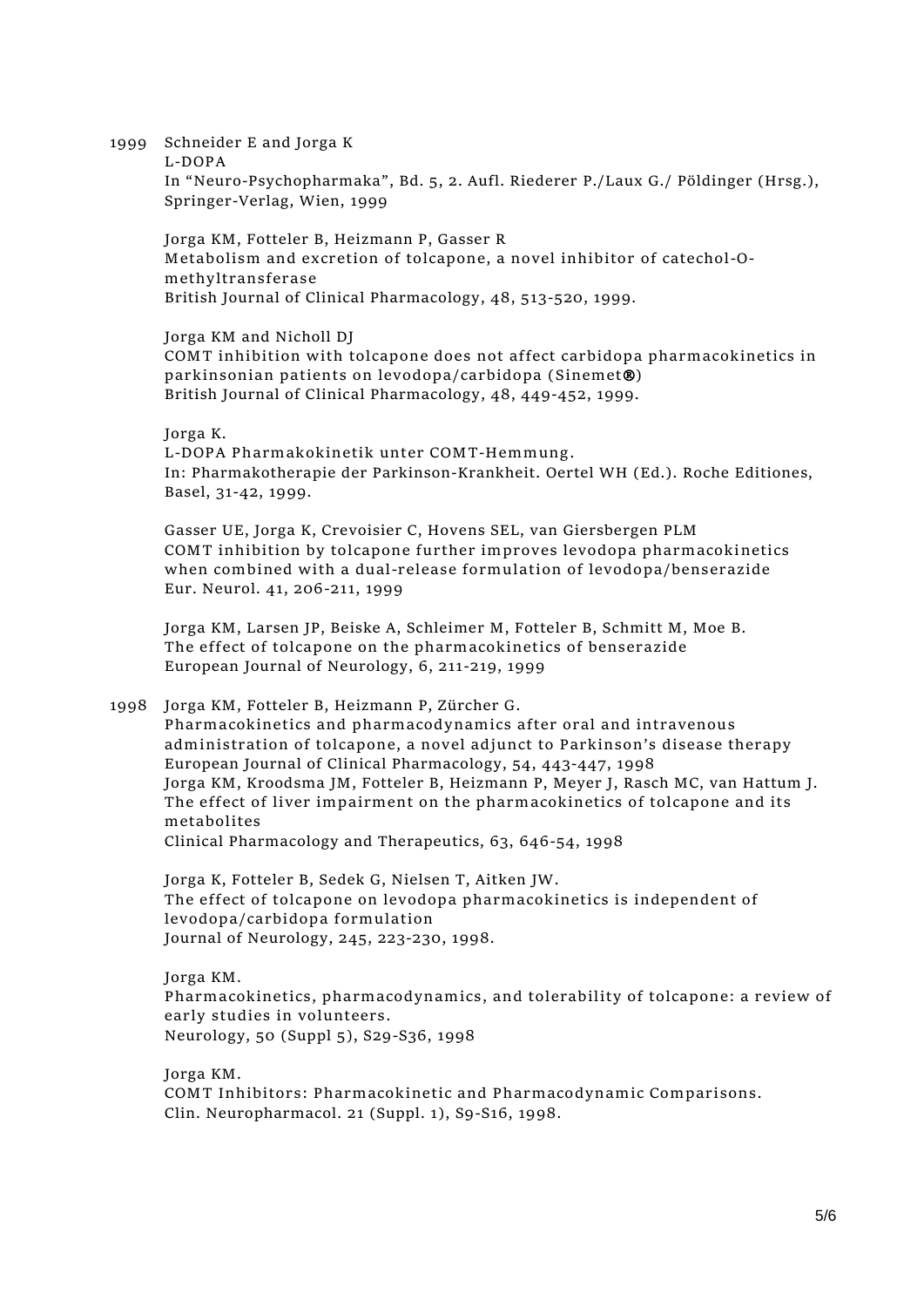1997 Sedek G, Jorga KM, Burns R, Schmitt M. Leese P **Effect of tolcapone on plasma levodopa levels after coadministration with levodopa/carbidopa to healthy volunteers.** Clin. Neuropharmacol., 10, 531-541, 1997

Jorga KM, Sedek G, Fotteler B, Zuercher G, Nielsen T, Aitken JW. **Optimizing levodopa pharmacokinetics with multiple tolcapone doses in the elderly.**

Clin. Pharmacol. Ther. 62, 300-310, 1997.

## Jorga K, Banken L, Fotteler B

**Prospective PK/PD Population Analysis in the Clinical Development of Tolcapone: A COMT Inhibitor for the Treatment of Parkinson's Disease** In "COST B1, medicine. European cooperation in the field of scientific and technical research. The population approach: measuring and managing variability in reponse, concentration and dose." Aarons (ed.), Office for Official Publications of the European Communities (EUR 17611 EN), Luxemburg, 1997

Jorga K, Fotteler B, Schmitt M, Nielsen T, Zuercher G, Aitken JW. **The effect of COMT inhibition by tolcapone on tolerability and pharmacokinetics of different levodopa/benserazide formulations.** Eur. Neurol. 38, 59-67, 1997

Jorga K.

**Pharmakologie der COMT-Hemmer.** In: Parkinson-Krankheit - Entwicklungen in Diagnositik und Therapie. Fischer PA (Ed.). Roche Editiones, Basel, 239-257, 1997.

Dingemanse J, Wood N, Jorga KM, Kettler R. **Pharmacokinetics and pharmacodynamics of single and multiple doses of the MAO-B inhibitor lazabemide in healthy subjects.** Br. J. Clin. Pharmacol. 43, 41-47, 1997

1996 Dingemanse J, Jorga KM, Zuercher G, Fotteler B, Sedek G, Nielsen T and van Brummelen P. **Multiple-dose clinical pharmacology of the catechol-O-methyltransferase inhibitor tolcapone in elderly subjects.** Eur. J. Clin. Pharmacol. 50, 47-55, 1996

Da Prada M, Jorga KM. **Response to Garrido et al.: Side Effects of the Catechol-***O***-Methyl-Transferase Inhibitor Ro 40-7592 in Rabbits"** Clin. Neuropharmacol. 19, 98-99, 1996

1995 Dingemanse J, Jorga KM, Zuercher G, Schmitt M, Sedek G, Da Prada M and van Brummelen P. **Pharmacokinetic-Pharmacodynamic interaction between the COMT inhibitor tolcapone and single-dose levodopa.** Br. J. Clin. Pharmac. 40, 253-262, 1995